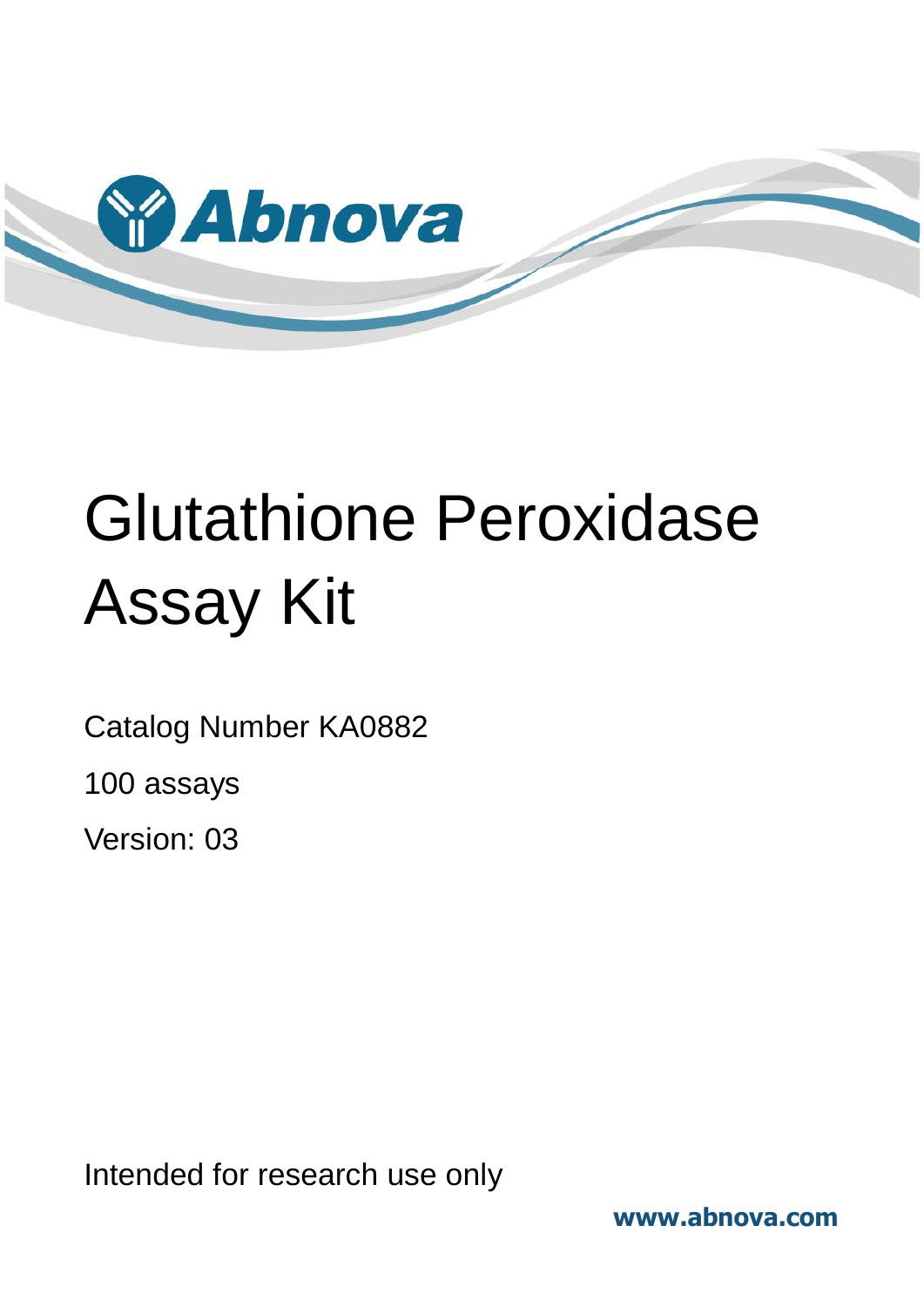

# **Table of Contents**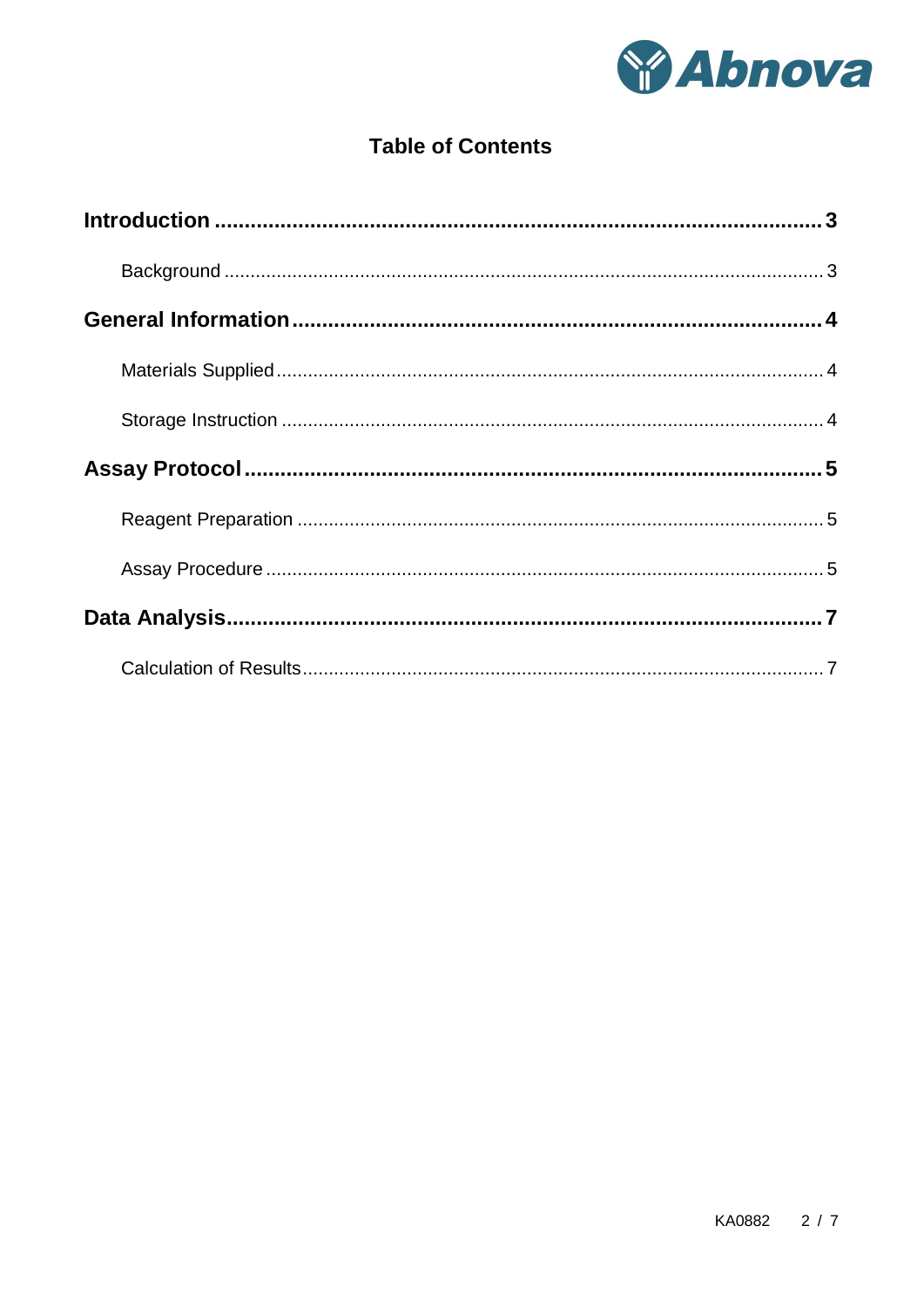

# <span id="page-2-1"></span><span id="page-2-0"></span>**Introduction**

#### **Background**

Glutathione Peroxidase (GPx, EC 1.11.1.9) is an enzyme family with peroxidase activity, and plays important role in protection of organisms from oxidative damage. GPx converts reduced glutathione (GSH) to oxidized glutathione (GSSG), to reduce lipid hydroperoxides to their corresponding alcohols or free hydrogen peroxide to water. Several isozymes have been found in different cellular locations and with different substrate specificity. Low levels of GPx have been correlated with free radical related disorders. In the assay, GPx reduce Cumene Hydroperoxide, and oxidize GSH to GSSG. The generated GSSG is reduced to GSH with consumption of NADPH by GR. The decrease of NADPH (easily measured at 340 nm) is proportionally to GPx activity. The assay can be used to measure all of the glutathione dependent peroxidases in plasma, erythrocyte lysates, tissue homogenates, and cell lysates with a detection sensitivity  $\sim 0.5$  mU/ml of GPx in samples.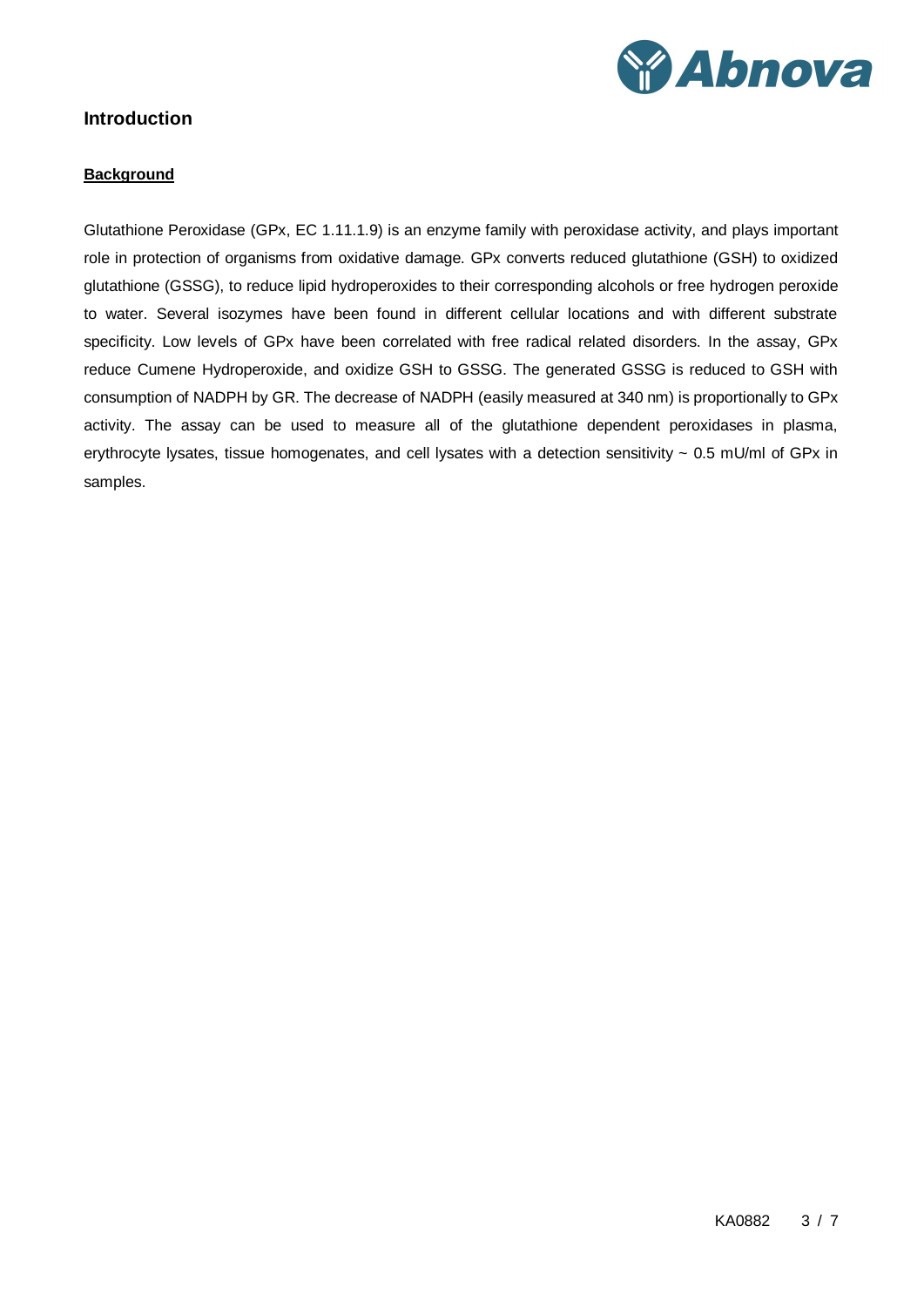

# <span id="page-3-1"></span><span id="page-3-0"></span>**General Information**

### **Materials Supplied**

List of component

| Component                                 | Amount          |
|-------------------------------------------|-----------------|
| <b>GPx Assay Buffer</b>                   | $25 \text{ ml}$ |
| NADPH (lyophilized)                       | 1 vial          |
| <b>Glutathione Reductase</b>              | 1 vial          |
| Glutathione (GSH; lyophilized)            | 1 vial          |
| Cumene Hydroperoxide                      | 1 vial          |
| <b>GPx Positive Control (Iyophilized)</b> | 1 vial          |

#### <span id="page-3-2"></span>**Storage Instruction**

Store the kit at -20°C, protect from light. Warm the assay buffer to room temperature before use. Briefly centrifuge vials before opening. Read the entire protocol before performing the assay.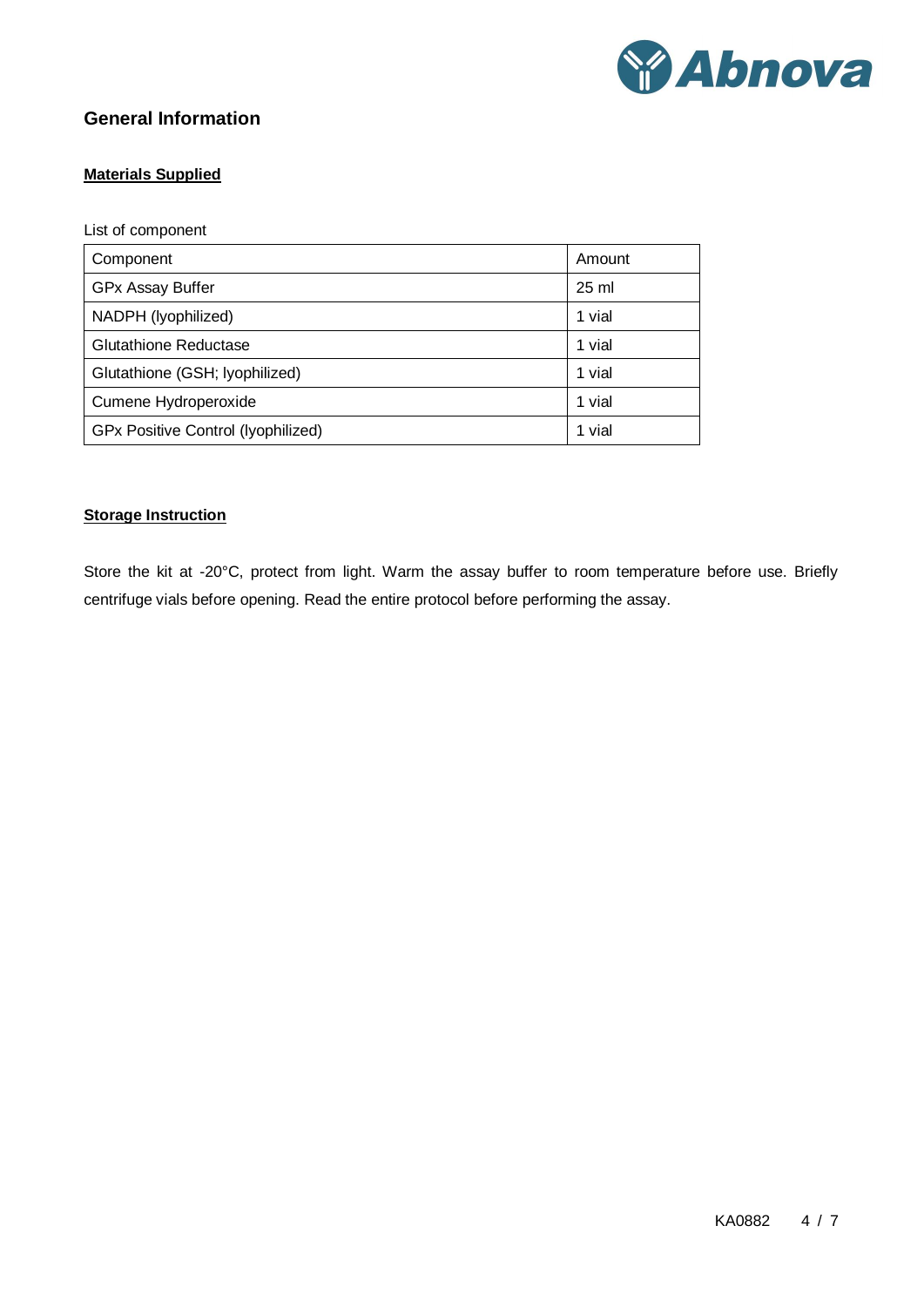

# <span id="page-4-1"></span><span id="page-4-0"></span>**Assay Protocol**

#### **Reagent Preparation**

- NADPH: Reconstitute with 0.5 ml dH<sub>2</sub>O to get 40mM NADPH solution.
- GR: Dilute with 0.22 ml Assay Buffer.
- GSH: Reconstitute with 0.22 ml Assay Buffer.
- Cumene Hydroperoxide: Dilute with 1.25 ml Assay Buffer. Mix well.
- GPx Positive Control: Reconstitute with 100µl Assay Buffer.

All the solutions are stable for at least 1 week at  $4^{\circ}$ C and 1 month at -20 $^{\circ}$ C. Ensure that the assay buffer is at room temperature before use. Keep samples, GR mix solution and GPx Positive Control on ice during the assay.

#### <span id="page-4-2"></span>**Assay Procedure**

1. Sample Preparations

Homogenize 0.1 gram tissues,  $10^6$  cells, or 0.2 ml erythrocytes on ice in 0.2 ml cold assay buffer; Centrifuge at 10,000 x g for 15 min at 4°C; Collect the supernatant for assay and store on ice. Serum can be tested directly. Keep samples at -80°C for storage. Add 2-50 μl of the samples into a 96-well plate; bring the volume to 50 μl with Assay Buffer. We suggest testing several doses of your sample to make sure the readings are within the standard curve range.

2. NADPH Standard Curve

Dilute 25 µl of the 40 mM NADPH solution into 975 µl dH<sub>2</sub>O to generate 1 mM NADPH standard. Add 0, 20, 40, 60, 80, 100 µl of the 1 mM NADPH Standard into 96-well plate in duplicate to generate 0, 20, 40, 60, 80,100 nmol/well standard. Bring the final volume to 100 µl with Assay Buffer. Measure O.D. 340 nm to plot the NADPH Standard Curve.

3. Positive Control (optional) and Reagent Blank

For Positive Control use 5 - 10 µl of the GPx Positive Control into the desired well(s) and adjust to 50 µl with Assay Buffer. Add 50 µl of Assay Buffer into a well (s) as a Reagent Control (RC).

4. Reaction Mix

For each well, prepare 40 μl Reaction Mix:

- 33 μ Assay Buffer
- 3 μl 40 mM NADPH solution
- 2 μl GR solution
- 2 μl GSH solution

Add 40 μl of the Reaction Mix to each test samples, Positive control (s) and RC (s) mix well, and incubate for 15 minutes to deplete all GSSG in your sample. Add 10 µl Cumene Hydroperoxide Solution to start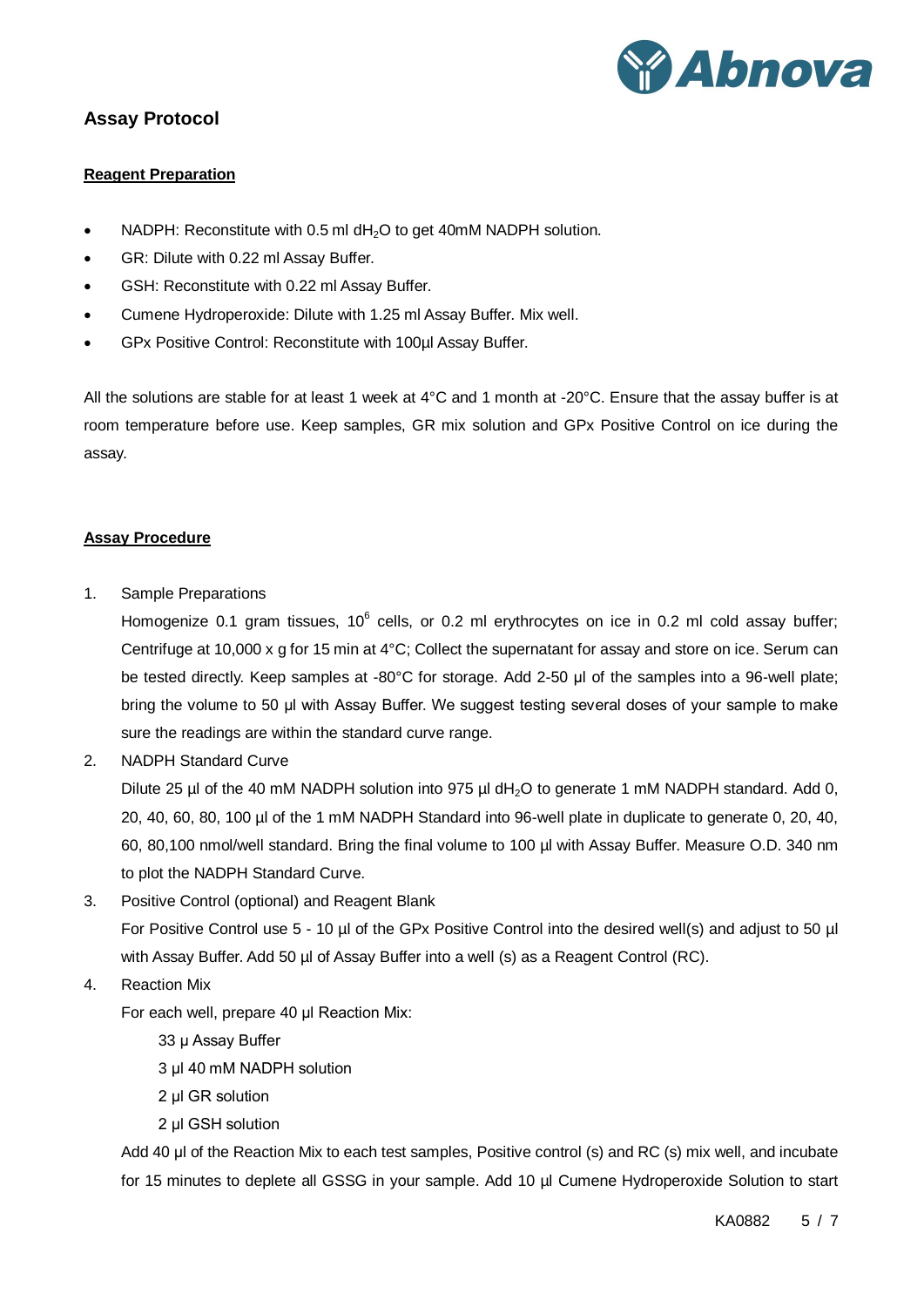

GPx reaction. Mix well. Measure O.D. 340 nm at T1 to read A1, measure O.D.340 nm again at T2 after incubating the reaction at 25°C for 5 min (or longer if the GPx activity is low) to read A2, protect from light.  $\Delta A_{340 \text{ nm}} =$  [(Sample\_A1-Sample\_A2) – (RC\_A1 – RC\_A2)]

#### *Notes:*

- *A. Measure the O.D.340 nm before adding Cumene Hydroperoxide. Add more NADPH if the O.D. at 340 nm is lower than 1.0 to ensure there is enough NADPH in the reaction system. 1 µl of 40 mM NADPH will give ~0.5 O.D. at 340 nm.*
- *B. If A1 reading is too low (<0.7), it means either too much GPx or too much GSSG presence in the sample. You may need to dilute the samples, or remove GSSG from your sample using methods, such as dialyzing the sample or using spin filters to remove GSSG.*
- *C. It is essential to read A1 and A2 in the reaction linear range. It will be more accurate if you read the reaction kinetics. Then choose A1, A2, in the reaction linear range.*